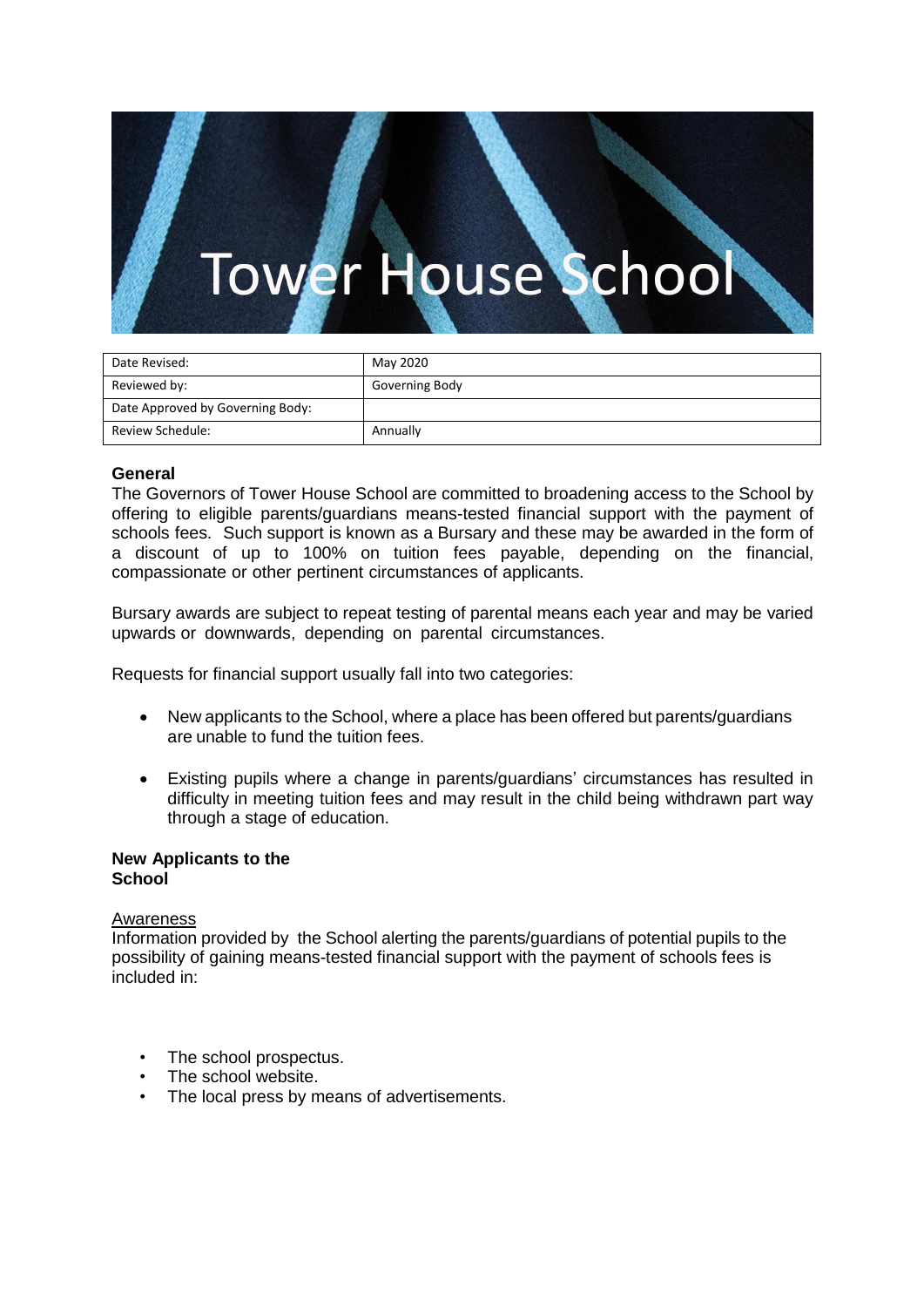# The Application Process

Bursaries may be made available to parents/guardians of children entering any year group. They are awarded at the discretion of the Governors and the Headmaster and School Bursar are responsible for the management and coordination of the process.

However, to maintain a clear and transparent process The School will enlist the services of a third party \*, who have the experience of assessing bursary applications for the independent education sector.

Step One

Parents/guardians seeking a bursary are required to complete an application form which seeks to establish the financial circumstances of the household. The form, which requests details of income and capital, may be requested from the School Bursar and it will need to be accompanied by full documentary evidence. The completed forms, together with the necessary documentary evidence, are to be submitted to the Bursar normally for bursaries to start the following September.

Step Two

The aforementioned third party \* will assesses all applications in order to establish the likely level of support which will be required in order to allow the child to attend the School. This may involve visiting the parents/guardians' home to ensure the information has been correctly interpreted and the basis of the financial assessment has been fair.

• Step Three

The third party reports its findings back to The School.

• Step Four

The Bursar prepares a recommendation in consultation with the Head and a joint recommendation is then reached. The joint recommendation is presented to the School Governors for approval.

- Step Five The parents/guardians are advised of any Bursary offer.
- Step Six

Parents/guardians are then required to sign a letter accepting the offer and an acknowledgement agreeing to any conditions relating to the bursary.

# The Case for Assistance

The Head and Bursar will consider a number of factors when making the judgement as to the justification for support, and the extent of such support. In the main, the child's suitability for the school is the first consideration in granting support.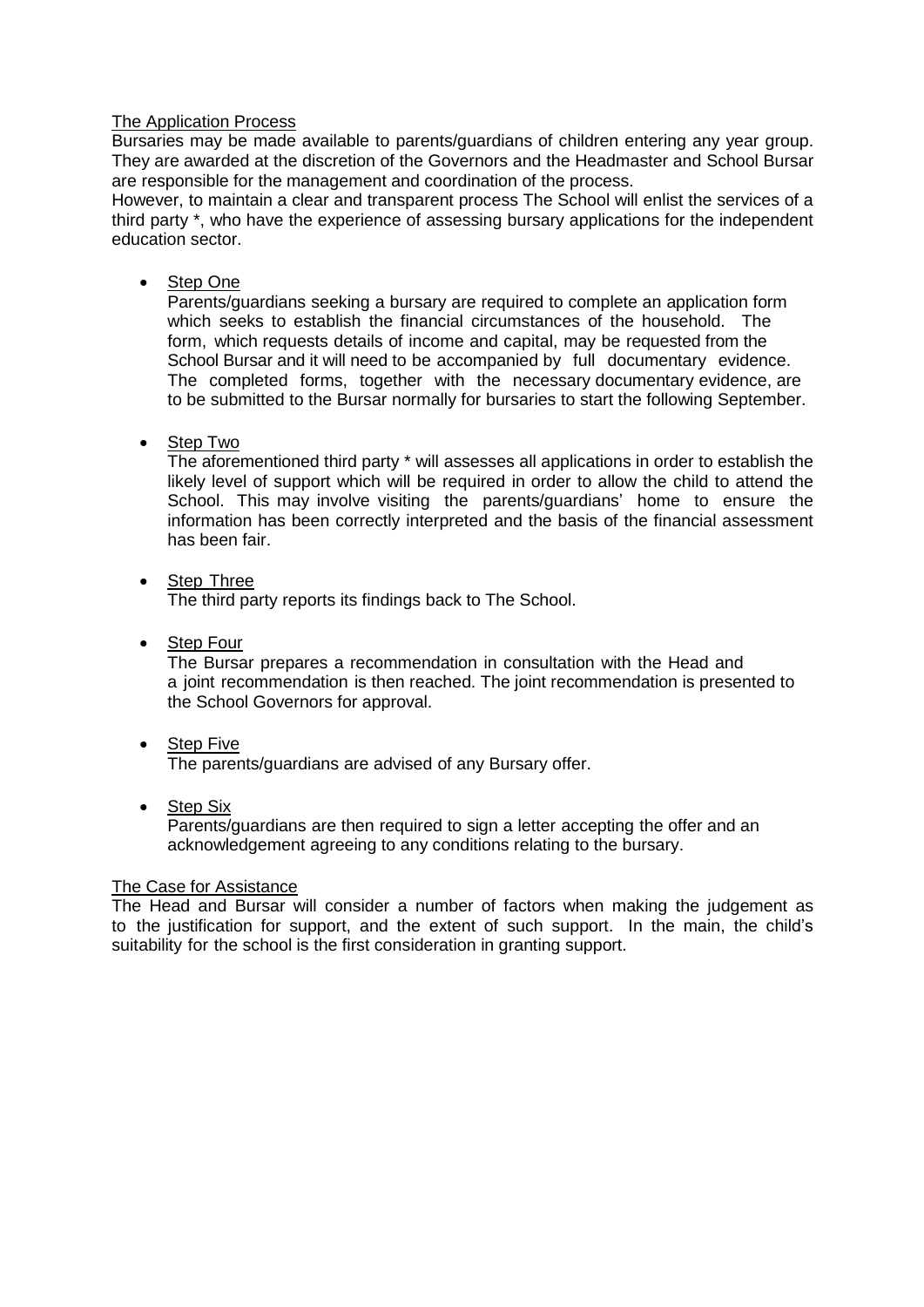# **Suitability**

In assessing a child's suitability, attention will be given to the academic assessment result of each applicant, but potential will also be considered as well as actual achievement. Bursary funds are limited and those judged most suitable will be given priority as those likely to gain most from the educational provision. Previous school reports will be consulted for evidence of good behaviour.

As well as financial need, the criteria for a bursary will be the same as for all other admissions:

- That the prospective pupil meets the academic requirements for the relevant year of entry
- That the Headmaster, having interviewed the boy, believes that he will make a positive and significant contribution to the school community.

# Financial Limitations

The amount of the bursary award is not influenced by the level of the academic ability of the child but by the extent of need. Each case is assessed on its own merits and awards are made accordingly, subject to the School's ability to fund these within the context of what is viable and within the overall School budget. It is recognised that judgements about what sacrifices a family should make to pay school fees will be personal. However, the School has a duty to ensure that all bursary grants are well focused and so, as well as current earnings, other factors which will be considered in determining the necessary level of grant will include:

- $\circ$  The ability to improve the financial position or earning power of the family. For example, where there are two partners, both would be expected to be employed unless one is prevented from doing so through incapacity, the need to care for children under school age or other dependents, or the requirements of their partner's work.
- o Opportunities to release any capital. Significant capital savings and investments would be expected to be used for the payment of school fees, as would equity values in houses.
- $\circ$  In cases of separation, the contribution made by the absent parent.
- $\circ$  Contribution to household costs by other, wider, family members, any adults unrelated to the child or by outside sources.
- o Where fees are being paid to other schools (or universities) the School's grant will take into account all these outgoings.
- o Acknowledging that others might have a different view, the School considers that the following would not be consistent with the receipt of a bursary:
	- $\triangleright$  Frequent or expensive holidays
	- $\triangleright$  New or luxury cars
	- Investment in significant home improvements
	- $\triangleright$  A second property/land holdings